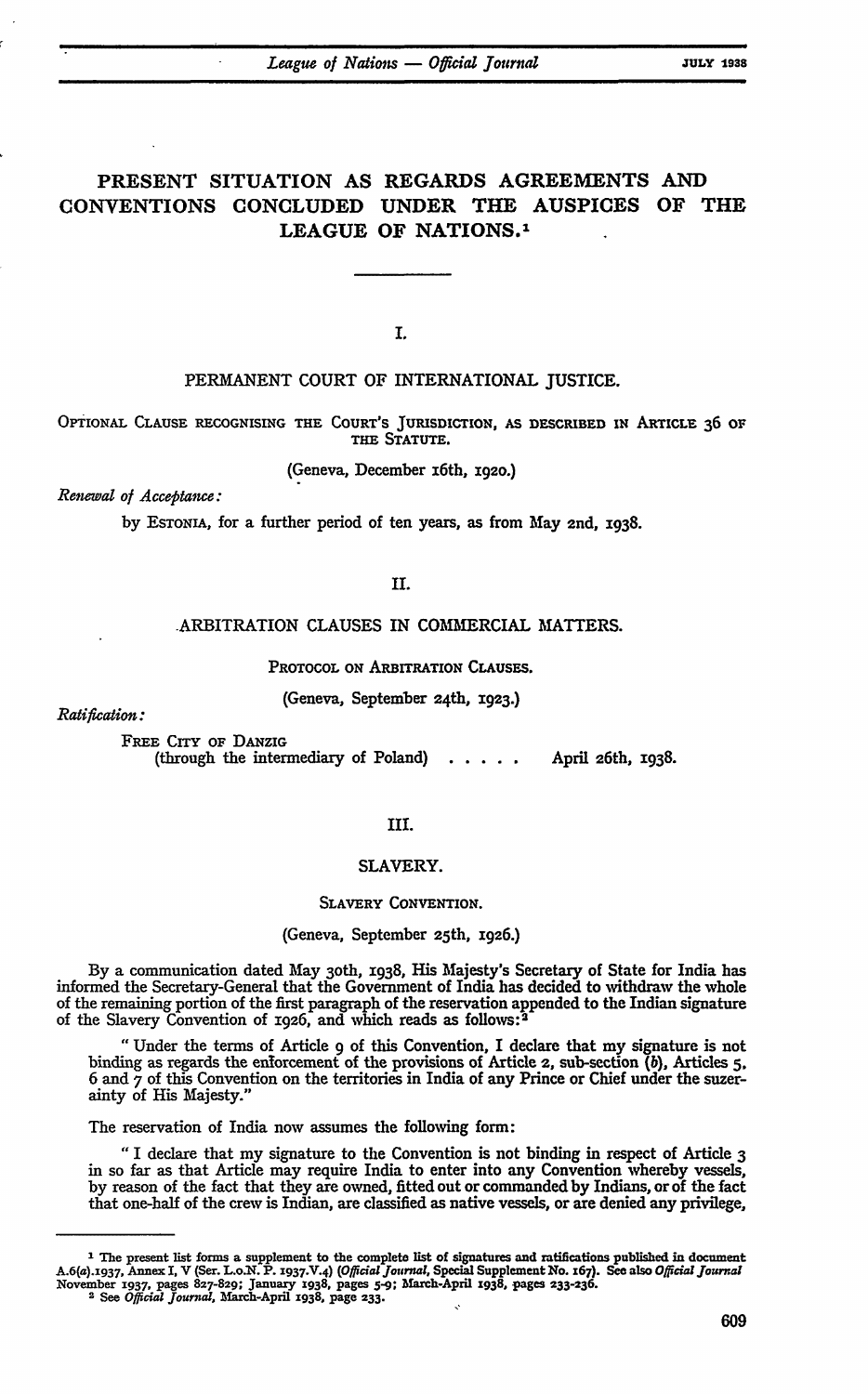*Accessions:*

*Accession:*

right or immunity enjoyed by similar vessels of other States signatories of the Covenant or are made subject to any liability or disability to which similar ships of such other States are not subject.<sup>3</sup>

**IV.**

# ARBITRATION CLAUSES **IN** COMMERCIAL MATTERS.

CONVENTION ON THE EXECUTION OF FOREIGN ARBITRAL AwARDS.

(Geneva, September 26th, 1927.)

*Ratification:*

FREE CITY OF DANZIG

(through the intermediary of Poland) **.....** April 26th, 1938.

# V.

# ECONOMIC STATISTICS.

INTERNATIONAL CONVENTION RELATING TO ECONOMIC STATISTICS, AND PROTOCOL. (Geneva, December 14th, 1928.) *Accession:*

LITHUANIA **...................** April 2nd, 1938.

# **VI.**

# ROAD TRAFFIC.

# **CONVENTION ON** THE TAXATION OF FOREIGN MOTOR VEHICLES, WITH **ANNEX AND** PROTOCoL-ANNEX.

# (Geneva, March 3oth, 1931.) *<sup>A</sup>ccessions:*

| KENYA (Colony and Protectorate) $\ldots \ldots$ |  |
|-------------------------------------------------|--|
|                                                 |  |
|                                                 |  |
|                                                 |  |
|                                                 |  |
|                                                 |  |

VII.

## WHALING.

### CONVENTION FOR THE REGULATION OF WHALING.

# (Geneva, September 24th, 1931.)

IRELAND **........ .......................** April 9th, 1938.

#### VIII.

# TRAFFIC IN WOMEN.

INTERNATIONAL CONVENTION FOR THE SUPPRESSIoN OF THE TRAFFIC IN WOMEN OF FULL AGE. (Geneva, October ixth, 1933.)

|        |  |  |  |  |  |  |  |  |  |  | May 25th, 1938.      |
|--------|--|--|--|--|--|--|--|--|--|--|----------------------|
| MEXICO |  |  |  |  |  |  |  |  |  |  | May $3rd$ , $1938$ . |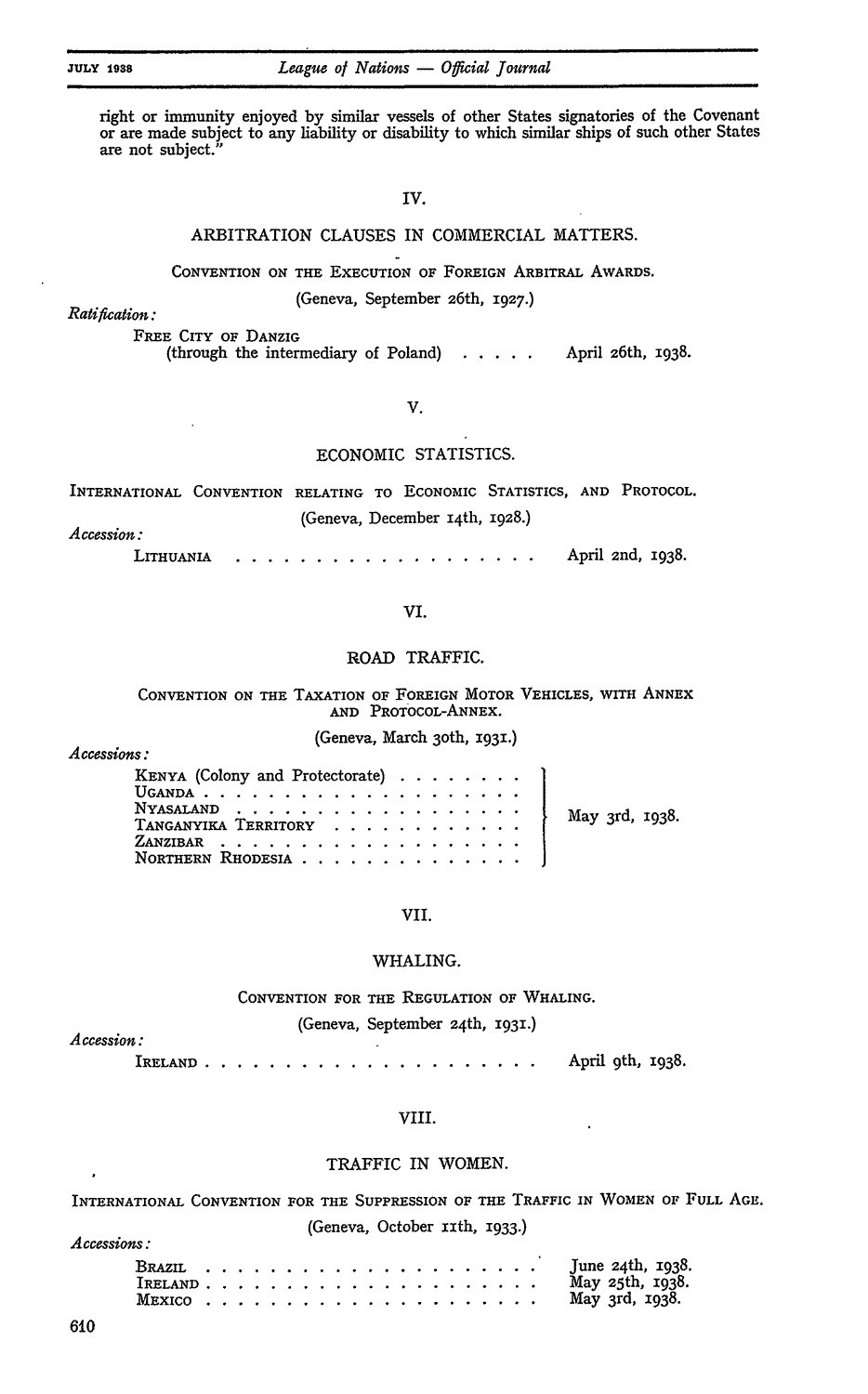## **Ix.**

# UNIFICATION OF **BUOYAGE AND** LIGHTING **OF COASTS.**

**AGREEMENT** FOR A UNIFORM SYSTEM OF MARITIME **BUOYAGE, AND RULES ANNEXED** THERETO.

# (Geneva, May i3th, 1936.)

*Accession:*

**EGYPT......... .......................** April 7th, 1938.

# X.

# TRAFFIC IN OPIUM **AND** OTHER **DANGEROUS DRUGS.**

*Procas-verbal* TO ALTER THE LATEST **DATE OF** ISSUE **oF** THE ANNUAL **STATEMENT** OF THE ESTIMATED WORLD REQUIREMENTS OF DANGEROUS **DRUGS,** DRAWN **UP** BY THE SUPERVISORY BODY, **AS** PROVIDED FOR BY THE INTERNATIONAL CONVENTION OF **JULY** I3TH, 1931, FOR **LIMITING** THE **MANUFACTURE AND** REGULATING THE DISTRIBUTION OF NARCOTIC **DRUGS.**

(Geneva, June 26th, 1938.)

| UNION OF SOUTH AFRICA |  |  |  |  |  |  |  | May 25th, 1938.<br>June 8th, 1938. |
|-----------------------|--|--|--|--|--|--|--|------------------------------------|
|                       |  |  |  |  |  |  |  |                                    |

# **XI.**

#### BROADCASTING.

INTERNATIONAL CONVENTION CONCERNING **THE USE** OF BROADCASTING **IN** THE **CAUSE** OF **PEACE.** (Geneva, September 23rd, 1936.)

*Ratific ion:*

*Signdures:*

|                    |  |  |  |  |  |  |  |  |  |  |  | NORWAY $\ldots$ $\ldots$ $\ldots$ $\ldots$ $\ldots$ $\ldots$ $\ldots$ $\ldots$ May 5th, 1938. |
|--------------------|--|--|--|--|--|--|--|--|--|--|--|-----------------------------------------------------------------------------------------------|
| <i>Accessions:</i> |  |  |  |  |  |  |  |  |  |  |  |                                                                                               |
|                    |  |  |  |  |  |  |  |  |  |  |  |                                                                                               |

#### **XII.**

### TEACHING OF HISTORY.

DECLARATION REGARDING THE TEACHING OF HISTORY (REVISION OF **SCHOOL** TEXT-BOOKS). (Geneva, October 2nd, 1937.) *Signatures:*

|  |  |  |  |  |  |  |  |  |  | June $2nd$ , $1938$ .   |
|--|--|--|--|--|--|--|--|--|--|-------------------------|
|  |  |  |  |  |  |  |  |  |  | April 6th, 1938.        |
|  |  |  |  |  |  |  |  |  |  | April $27th$ , $1938$ . |

**I** When signing this Declaration, the permanent delegate of Greece handed to the Secretary-General a communication informing him, on behalf of his Government, that instead of setting up a new Committee such as that referred to in paragraph 3 of the Declaration, the Royal Government intends to entrust the duties of the above-mentioned Committee<br>to the Supreme Council of Education, a permanent body which meets at the Ministry of Public Worship and Na Education. The Royal Government is of opinion that disadvantages would be entailed **by** the creation **of** a new Committee which, as it would duplicate this Council, would be detrimental to the unity that is desirable in the matter of education.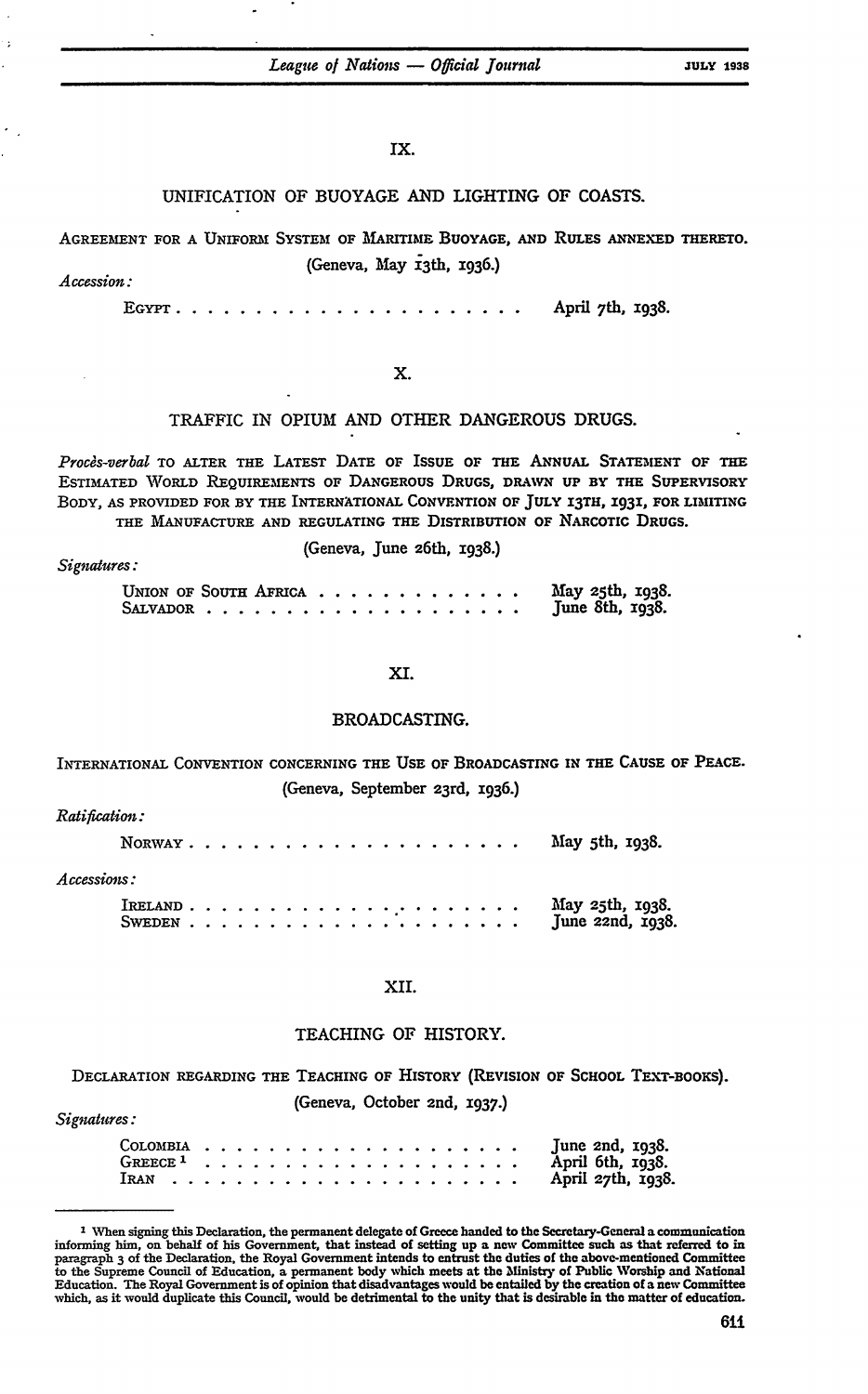#### XIII.

#### TERRORISM.

# **1. CONVENTION** FOR THE PREVENTION **AND PUNISHMENT** OF TERRORISM. (Geneva, November x6th, 1937.) *Signatures:*

|                                                  |  |  |  |  |  |  |  |  |  |  |  | May 28th, 1938. |
|--------------------------------------------------|--|--|--|--|--|--|--|--|--|--|--|-----------------|
|                                                  |  |  |  |  |  |  |  |  |  |  |  | May 3rd, 1938.  |
| UNION OF SOVIET SOCIALIST REPUBLICS <sup>1</sup> |  |  |  |  |  |  |  |  |  |  |  | May 13th, 1938. |

2. CONVENTION FOR THE CREATION OF **AN** INTERNATIONAL CRIMINAL COURT.

(Geneva, November i6th, 1937.)

#### *Signatures:*

|                                                  |  |  |  |  |  |  |  |  |  | May 28th, 1938. |  |
|--------------------------------------------------|--|--|--|--|--|--|--|--|--|-----------------|--|
| UNION OF SOVIET SOCIALIST REPUBLICS <sup>1</sup> |  |  |  |  |  |  |  |  |  | May 14th, 1938. |  |

#### XIV.

### INTERNATIONAL LABOUR CONVENTIONS.

I. CONVENTION LIMITING THE HOURS OF WORK IN INDUSTRIAL **UNDERTAKINGS** TO **EIGHT IN** THE DAY **AND** FORTY-EIGHT IN THE WEEK, **ADOPTED** AS A DRAFT **CONVENTION** BY TIlE INTERNATIONAL LABOUR CONFERENCE AT ITS FIRST **SESSION** ON NOVEMBER **28TH,** 1919.

#### *Ratification:*

NEW ZEALAND **........** ................... March 2<sup>9</sup> March 29th, 1938.

**2.** CONVENTION CONCERNING UNEMPLOYMENT, ADOPTED AS A DRAFT CONVENTION BY THE INTERNATIONAL LABOUR CONFERENCE **AT** ITS FIRST **SESSION** ON NOVEMBER 28th, **i919.**

#### *Ratification:*

|                |  |  |  |  |  |  |  |  |  | March 29th, 1938. |  |
|----------------|--|--|--|--|--|--|--|--|--|-------------------|--|
| Denunciation : |  |  |  |  |  |  |  |  |  |                   |  |

INDIA **. . . . . . . . . . . . . . . . . . . . . .** April 16th, 1938.

**3.** CONVENTION FOR ESTABLISHING FACILITIES FOR FINDING EMPLOYMENT FOR SEAMEN, ADOPTED AS A DRAFT CONVENTION BY THE INTERNATIONAL LABOUR CONFERENCE AT **ITS** SECOND SESSION ON JULY IOTH, 1920.

#### *Ratification:*

NEW ZEALAND . . . . . . . . . . . . . . . . . . March 29th, 1938.

4. CONVENTION CONCERNING THE RIGHTS OF ASSOCIATION **AND** COMBINATION OF AGRICULTURAL WORKERS, **ADOPTED AS** A DRAFT CONVENTION BY THE INTERNATIONAL LABOUR CON-FERENCE AT ITS THIRD SESSION ON NOVEMBER 12TH, 1921.

# *Ratification:*

NEW ZEALAND . . . . . . . . . . . . . . . . . . March 29th, 1938.

**<sup>7</sup>** When signing this Convention, the People's Commissary made the following Declaration: [Translation.]

**<sup>&</sup>quot;** In signing the present Convention, I declare that the Government of the Union of Soviet Socialist Republics will be able to ratify it subject only to the following reservation

**<sup>&</sup>quot; '** With regard to settlement of disputes relating to the interpretation or application of the present Convention, the Government of the Union of Soviet Socialist Republics assumes only such obligations as are incumbent upon it as a Member of the League of Nations.'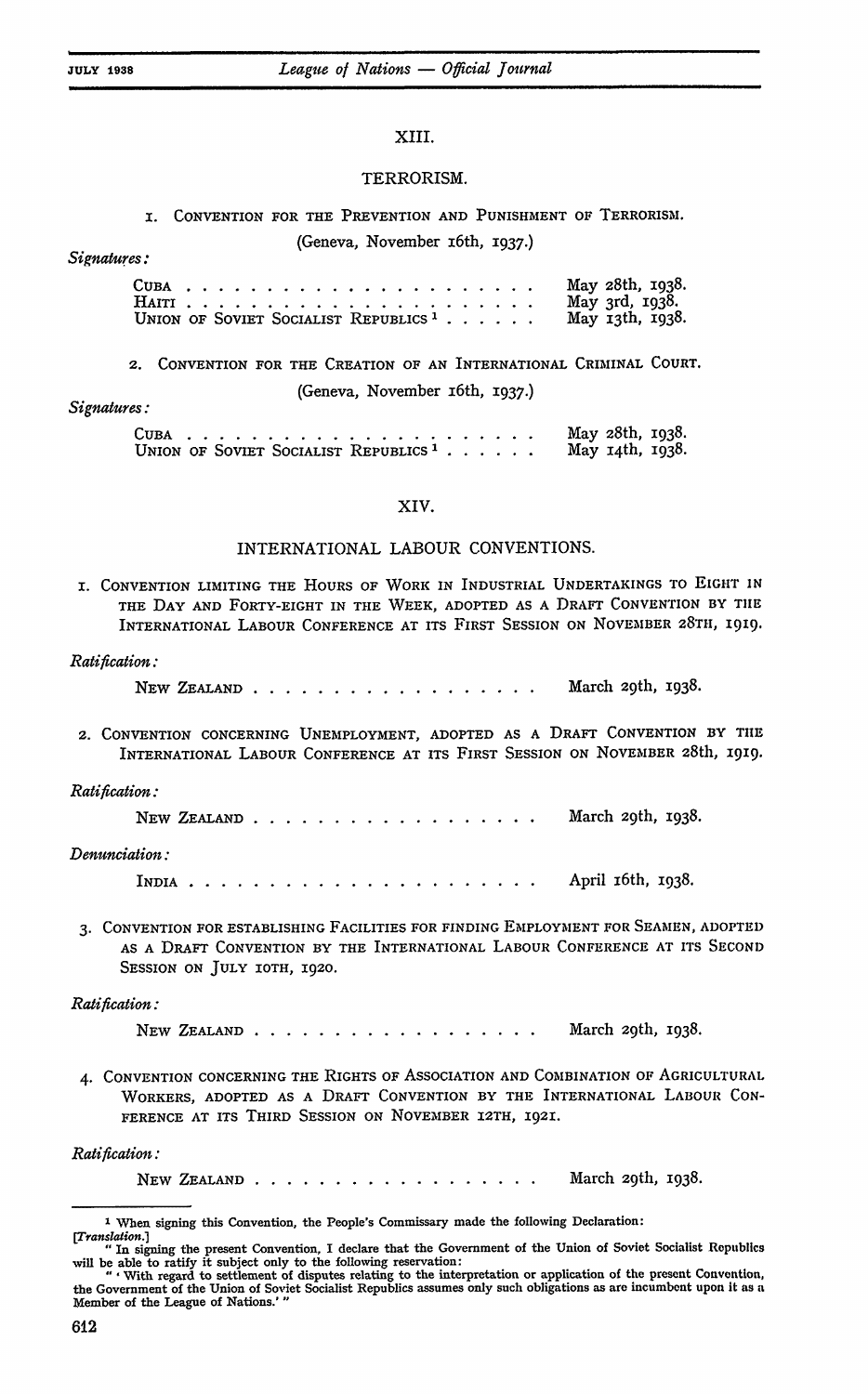| 5. CONVENTION CONCERNING WORKMEN'S COMPENSATION IN AGRICULTURE, ADOPTED AS A<br>DRAFT CONVENTION BY THE INTERNATIONAL LABOUR CONFERENCE AT ITS THIRD SESSION<br>ON NOVEMBER I2TH, 1921.                                              |
|--------------------------------------------------------------------------------------------------------------------------------------------------------------------------------------------------------------------------------------|
| Ratification:                                                                                                                                                                                                                        |
| NEW ZEALAND<br>March 29th, 1938.                                                                                                                                                                                                     |
| 6. CONVENTION CONCERNING THE APPLICATION OF THE WEEKLY REST IN INDUSTRIAL UNDER-<br>TAKINGS, ADOPTED AS A DRAFT CONVENTION BY THE INTERNATIONAL LABOUR CONFERENCE<br>AT ITS THIRD SESSION ON NOVEMBER 17TH, 1921.                    |
| Ratification:                                                                                                                                                                                                                        |
| NEW ZEALAND<br>March 29th, 1938.                                                                                                                                                                                                     |
| 7. CONVENTION CONCERNING THE COMPULSORY MEDICAL EXAMINATION OF CHILDREN AND<br>YOUNG PERSONS EMPLOYED AT SEA, ADOPTED AS A DRAFT CONVENTION BY THE INTER-<br>NATIONAL LABOUR CONFERENCE AT ITS THIRD SESSION ON NOVEMBER IITH, 1921. |
| Ratification:                                                                                                                                                                                                                        |
| April 23rd, 1938.                                                                                                                                                                                                                    |
| 8. CONVENTION CONCERNING WORKMEN'S COMPENSATION FOR ACCIDENTS, ADOPTED AS A DRAFT<br>CONVENTION BY THE INTERNATIONAL LABOUR CONFERENCE AT ITS SEVENTH SESSION ON<br>JUNE IOTH, 1925.                                                 |
| Ratification:                                                                                                                                                                                                                        |
| NEW ZEALAND<br>March 29th, 1938.                                                                                                                                                                                                     |
| 9. CONVENTION CONCERNING THE SIMPLIFICATION OF THE INSPECTION OF EMIGRANTS ON BOARD<br>SHIP, ADOPTED AS A DRAFT CONVENTION BY THE INTERNATIONAL LABOUR CONFERENCE<br>AT ITS EIGHTH SESSION ON JUNE 5TH, 1926.                        |
|                                                                                                                                                                                                                                      |
| Ratification:<br>March 29th, 1938.<br>NEW ZEALAND<br>. <b>.</b>                                                                                                                                                                      |
| TO. CONVENTION CONCERNING SEAMEN'S ARTICLES OF AGREEMENT, ADOPTED AS A DRAFT<br>CONVENTION BY THE INTERNATIONAL LABOUR CONFERENCE AT ITS NINTH SESSION ON<br>JUNE 24TH, 1926.                                                        |
|                                                                                                                                                                                                                                      |
| Ratification:<br>March 29th, 1938.<br>NEW ZEALAND                                                                                                                                                                                    |
| II. CONVENTION CONCERNING THE CREATION OF MINIMUM-WAGE-FIXING MACHINERY, ADOPTED<br>AS A DRAFT CONVENTION BY THE INTERNATIONAL LABOUR CONFERENCE AT ITS ELEVENTH<br>SESSION ON JUNE 16TH, 1928.                                      |
| Ratification:                                                                                                                                                                                                                        |
| March 29th, 1938.                                                                                                                                                                                                                    |
| 12. CONVENTION CONCERNING FORCED OR COMPULSORY LABOUR, ADOPTED AS A DRAFT CON-<br>VENTION BY THE INTERNATIONAL LABOUR CONFERENCE AT ITS FOURTEENTH SESSION ON<br>JUNE 28TH, 1930.                                                    |
|                                                                                                                                                                                                                                      |
| Ratification:                                                                                                                                                                                                                        |

New Zealand  $\ldots \ldots \ldots \ldots \ldots \ldots$ March 29th, 1938.

**I** This ratification does not include Greenland.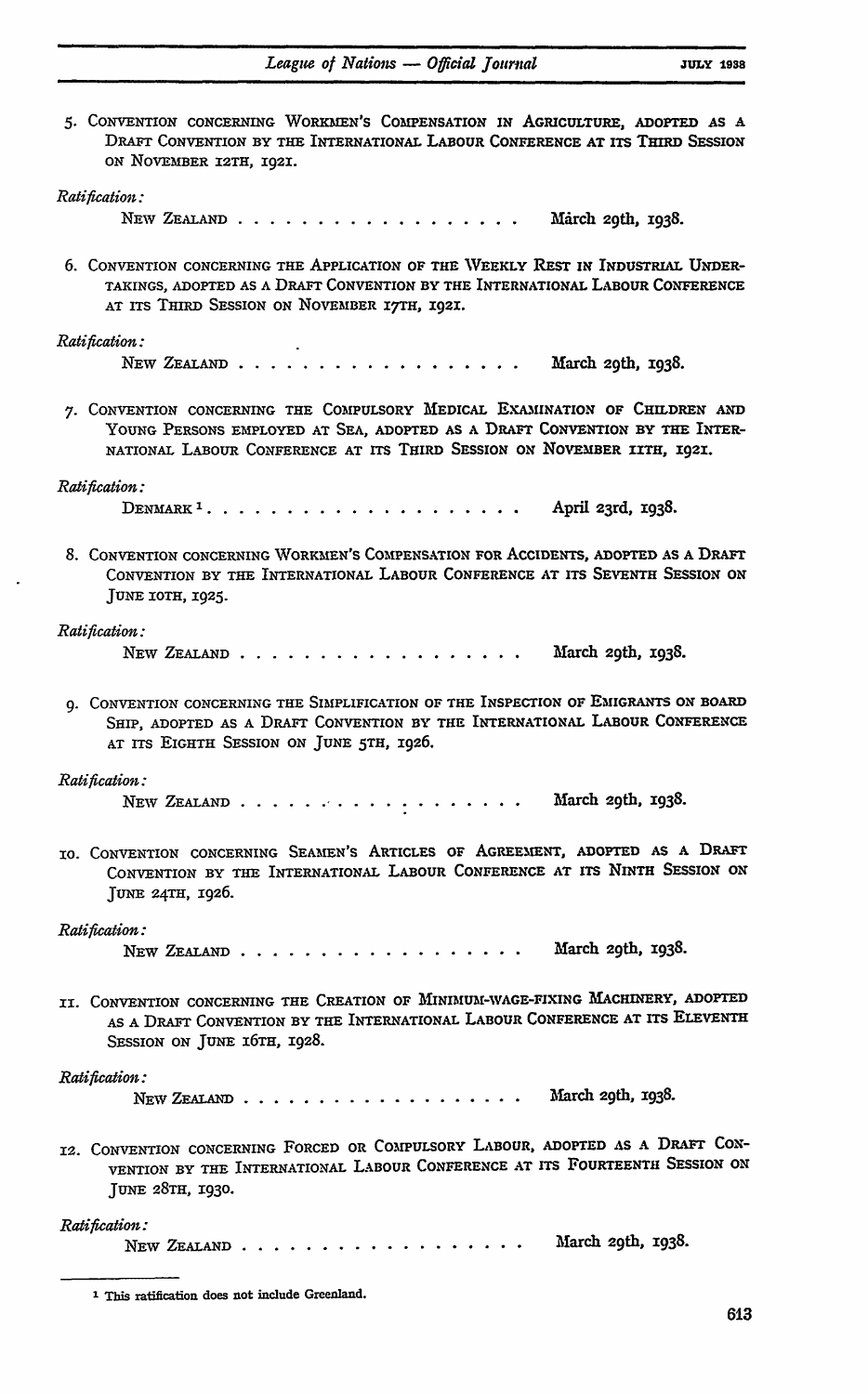**13.** CONVENTION CONCERNING THE **REGULATION** OF HOURS OF WORK IN COMMERCE **AND** OFFICES, **ADOPTED AS A** DRAFT CONVENTION BY THE INTERNATIONAL LABOUR **CONFERENCE AT** ITS FOURTEENTH SESSION ON JUNE **28TH, 1930.**

#### *Ratification:*

NEW ZEALAND **..................** March 29th, 1938.

14. CONVENTION CONCERNING THE PROTECTION AGAINST ACCIDENTS OF WORKERS EMPLOYED IN LOADING OR UNLOADING SHIPS (REVISED 1932), ADOPTED **AS** A DRAFT CONVENTION BY THE INTERNATIONAL LABOUR CONFERENCE AT ITS SIXTEENTH SESSION ON APRIL 27TH, 1932.

#### *Ratification:*

NEW ZEALAND **..................** March 29th, 1938.

15. CONVENTION CONCERNING EMPLOYMENT OF WOMEN DURING THE NIGHT (REVISED 1934), ADOPTED **AS** A DRAFT CONVENTION BY THE INTERNATIONAL LABOUR CONFERENCE **AT** ITS EIGHTEENTH SESSION ON JUNE 19TH, 1934.

#### *Ratifications:*

IRAQ *. . . . . . . . . . . . . . . . . . . . . .* NEW ZEALAND . . . . . . March 28th, 1938. March 29th, 1938.

16. CONVENTION CONCERNING WORKMEN'S COMPENSATION FOR OCCUPATIONAL DISEASES (REVISED 1934), ADOPTED AS A DRAFT CONVENTION BY THE INTERNATIONAL LABOUR CONFERENCE AT ITS EIGHTEENTH SESSION ON JUNE 2IST, 1934.

#### *Ratification:*

NEW ZEALAND **..................** March 29th, 1938.

17. CONVENTION ENSURING BENEFIT OR ALLOWANCES TO THE INVOLUNTARILY UNEMPLOYED, ADOPTED AS A DRAFT CONVENTION BY THE INTERNATIONAL LABOUR CONFERENCE AT ITS EIGHTEENTH SESSION ON JUNE 23RD, 1934.

#### *Ratification:*

NEW ZEALAND **..................** March 2<sup>9</sup> th, **x938.**

**18.** CONVENTION CONCERNING THE EMPLOYMENT OF WOMEN ON UNDERGROUND WORK **IN** MINES OF ALL KINDS, ADOPTED AS A DRAFT CONVENTION BY THE INTERNATIONAL LABOUR CONFERENCE AT ITS NINETEENTH SESSION ON JUNE 21ST, 1935.

#### *Ratifications:*

NEW ZEALAND **..................** TURKEY **. . . . . . . . . . . . . . . . . . . . .** March 29th, 1938. April 21st, 1938.

19. CONVENTION CONCERNING THE REDUCTION OF HOURS OF WORK TO FORTY A WEEK, ADOPTED AS A DRAFT CONVENTION BY THE INTERNATIONAL LABOUR CONFERENCE AT ITS NINETEENTH SESSION ON JUNE 22ND, 1935.

#### *Ratification:*

NEW ZEALAND **..................** March 29th, 1938.

20. CONVENTION CONCERNING THE REDUCTION OF HOURS OF WORK IN GLASS-BOTTLE WORKS, **ADOPTED AS A** DRAFT CONVENTION BY THE INTERNATIONAL LABOUR CONFERENCE **AT** ITS NINETEENTH SESSION **ON** JUNE 25TH, 1935.

| Ratification : |  |  |  |  |  |  |  |  |  |                         |
|----------------|--|--|--|--|--|--|--|--|--|-------------------------|
| NEW ZEALAND    |  |  |  |  |  |  |  |  |  | March $2$ 9th, $1938$ . |